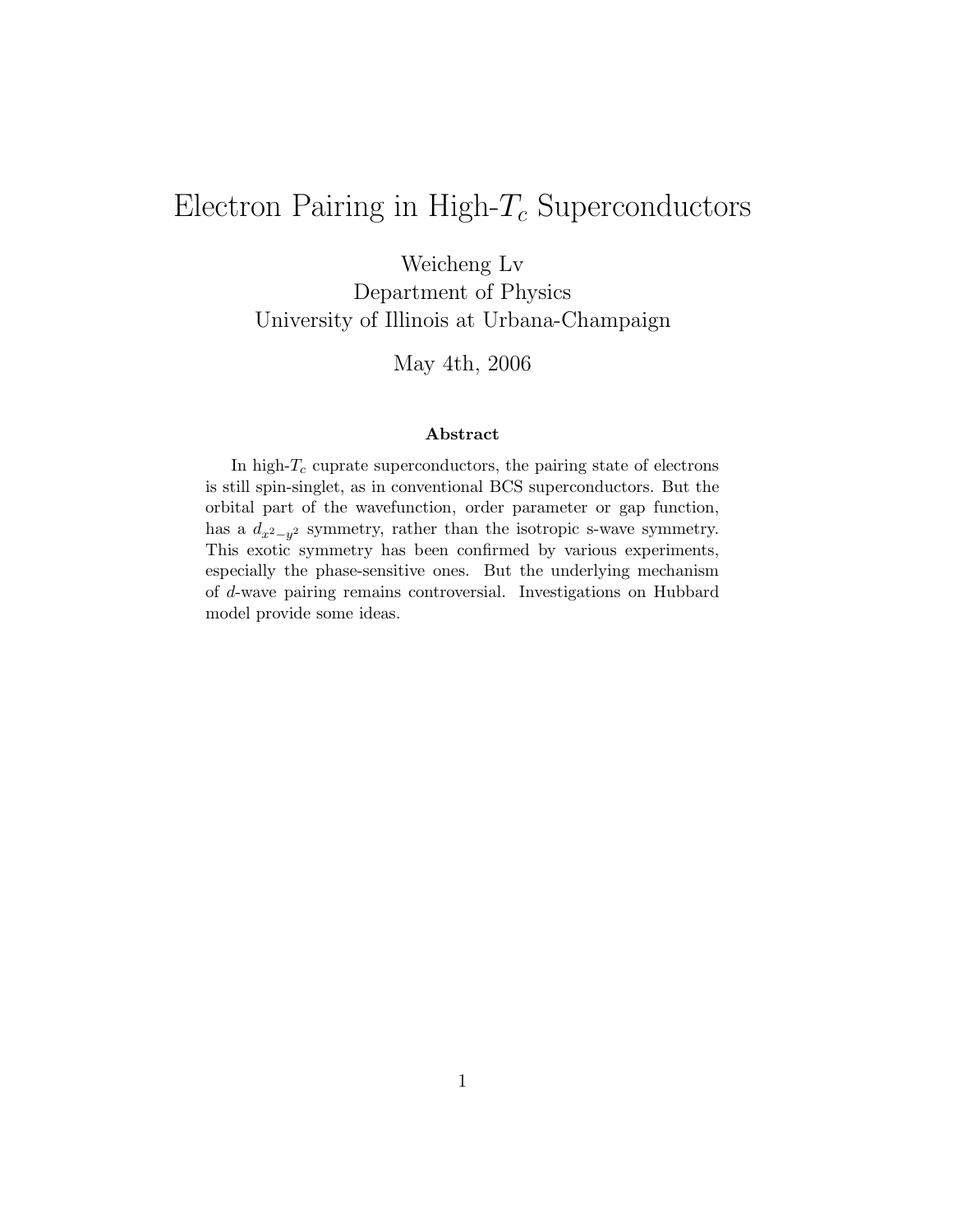### **1 Introduction**

Since its discovery in 1986 (Bednorz and Müller), high- $T_c$  cuprate superconductivity has always been a heated topic in condensed matter physics. Throughout these 20 years, great experimental and theoretical efforts are made in this field. But the theory of  $\text{High-}T_c$  superconductivity remains unclear. In this essay, I will focus on the unconventional electron pairing in cuprates, which is the key to superconductivity.

As we know, in conventional superconductors (described by BCS theory), electron-phonon interaction will result in an effective attraction between two electrons, which are of opposite spin and momentum. At low temperature, this attraction exceeds the Coulomb repulsion. So at the ground state, electrons will form a condensate of spin-singlet pairs - Cooper pairs. This condensate can be described by a complex order parameter  $\Psi(\mathbf{r})$  (Landau-Ginzberg), which is proportional to the energy gap  $\Delta(\mathbf{r})$ . In momentum space, we will have  $\Psi(\mathbf{k}) \sim \Delta(\mathbf{k})$ . The energy gap  $\Delta(\mathbf{k})$  of BCS superconductors is isotropic in **k**-space, meaning it has the same amplitude and phase in all directions.

In the unconventional superconductors - cuprates, the situations are more complicated. The integer flux quantum effect observed in SQUID experiments confirmed electrons still form pairs. Andreev-reflection demonstrated farther that the paired electrons have opposite spin and momentum. So the pairing state in cuprates is still spin-singlet. As the energy gap  $\Delta(\mathbf{k})$  corresponds to the orbital parts of wave functions of paired electrons, it must be symmetric in **k**-space. This restricts the candidate pairing states to s-wave and d-wave. Early experiments seemed to favor the s-wave pairing. But theoretic workers also proposed the  $d_{x^2-y^2}$  state starting from the strong on-site Coulomb repulsion. The significant differences of  $d_{x^2-y^2}$  wave from s-wave are the existence of nodes and the sign change with a direction rotation of  $\pi/2$ . In mid 1990s, d-wave was shown to be dominant in cuprates by several carefully designed phase-sensitive experiments.

The essay is organized as follows. In Sec.2, we start from the general consideration of ODLRO and symmetry breaking. By group representation theory, a set of candidate pairing states is proposed. Then several phasesensitive experiments are presented in Sec.3 to confirm the  $d_{x^2-y^2}$  symmetry. Finally, in Sec.4, we try to explore the origin of d-wave symmetry in Hubbard model.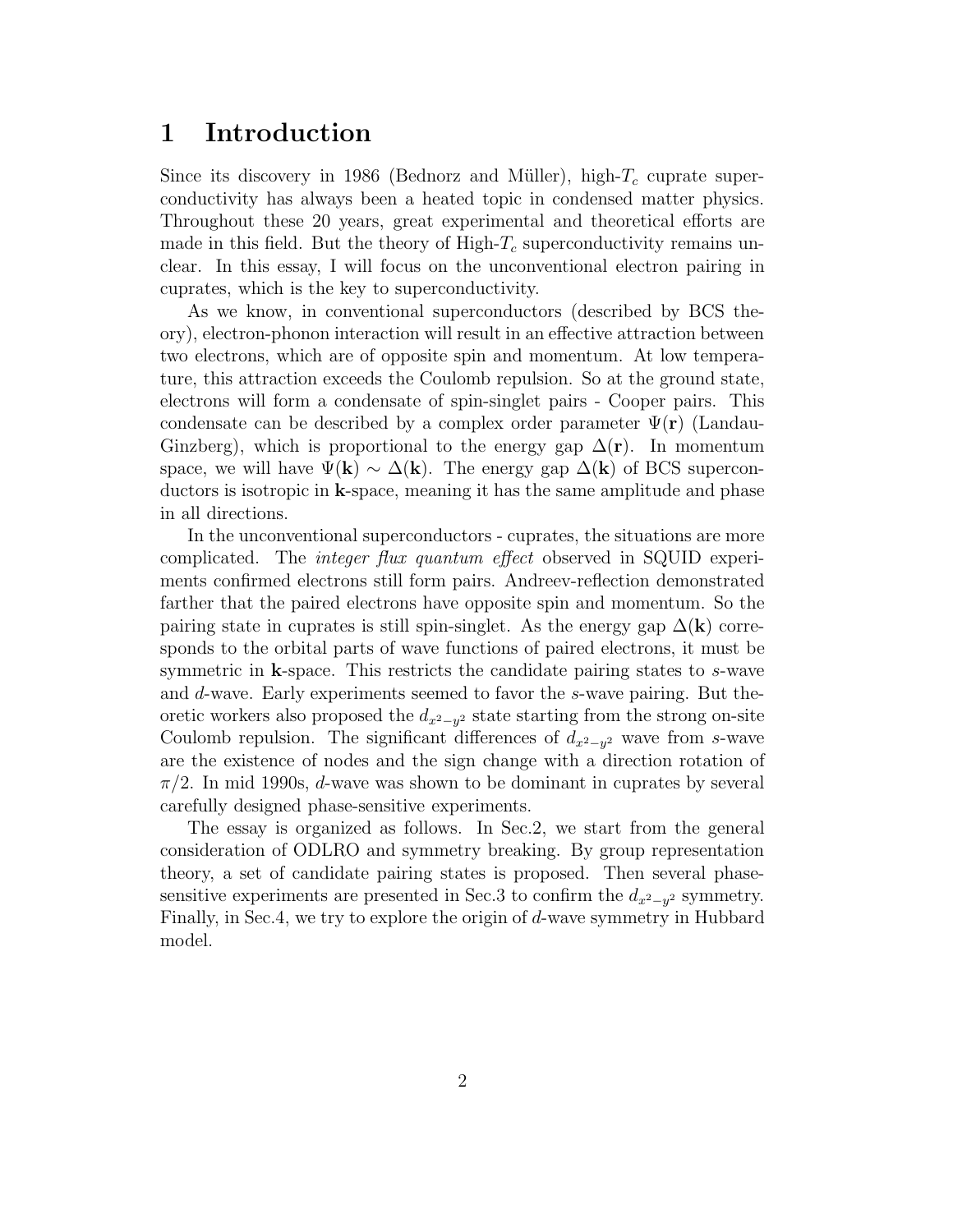### **2 Candidate pairing states**

### **2.1 ORLRO (off-diagonal long-range order) and symmetry breaking**

The existence of ODLRO is a general property of all superconductors. We can express it as the particle correlation function

$$
\rho(\mathbf{r}, \mathbf{r}') = \langle \psi_{\alpha}^{\dagger}(\mathbf{r}) \psi_{\beta}^{\dagger}(\mathbf{r}) \psi_{\alpha}(\mathbf{r}') \psi_{\beta}(\mathbf{r}') \rangle \tag{1}
$$

where  $\psi^{\dagger}_{\alpha}(\mathbf{r})$  and  $\psi_{\alpha}(\mathbf{r})$  are field operators for creating and annihilating a particle at position **r** with momentum and spin state  $\alpha$ . Electrons in Cooper pairs have opposite spin and momentum,  $\alpha = -\beta$ . With the limit of  $|\mathbf{r} - \mathbf{r}'| \rightarrow$  $\infty$ , the correlation function is written as

$$
\rho(\mathbf{r}, \mathbf{r}') = \langle \psi_{\downarrow}^{\dagger}(\mathbf{r}) \psi_{\uparrow}^{\dagger}(\mathbf{r}) \rangle \langle \psi_{\downarrow}(\mathbf{r}') \psi_{\uparrow}(\mathbf{r}') \rangle \tag{2}
$$

In superconductors, ODLRO denotes the onset of superconducting state

$$
\rho(\mathbf{r}, \mathbf{r}') \begin{cases}\n= 0 & T > T_c \\
\neq 0 & T \le T_c\n\end{cases}
$$
\n(3)

Thus, the ODLRO corresponds to a non-vanishing expectation value of local pair amplitude  $\langle \psi_{\downarrow}(\mathbf{r}') \psi_{\uparrow}(\mathbf{r}') \rangle$ . It is consistent with the claim about the Landau-Ginzberg order parameter  $\Psi(\mathbf{r})$  we made before. In momentum space, we will have  $\langle c_{\mathbf{k}}c_{-\mathbf{k}} \rangle \sim \Psi(\mathbf{k}) \sim \Delta(\mathbf{k}).$ 

ODLRO exists in all kinds of superconductors. So the energy gap  $\Delta(\mathbf{k}) \sim$  $\langle c_{\mathbf{k}}c_{-\mathbf{k}}\rangle$  is well-defined in high- $T_c$  superconductors, although there is no correspondence between  $\Delta(\mathbf{k})$  and quasi-particle excitation spectrum.  $\Delta(\mathbf{k})$  does describe the pairing the state in cuprates.

The onset of ODLRO is always accompanied by some kind of symmetry breaking. We know that without magnetic field, the normal to superconducting phase transition is of second order. Thus the symmetry breaking should be continuous at transitions. We can use ODLRO, order parameter  $\Psi(\mathbf{k})$ , energy gap  $\Delta(\mathbf{k})$  as a measure of symmetry breaking in the superconducting phase.

The symmetry group describing the superconducting state  $H$  must be a subgroup of the whole symmetry group  $G$  describing the normal state:

$$
G = X \otimes R \otimes U(1) \otimes T \tag{4}
$$

and

$$
H \subseteq G \tag{5}
$$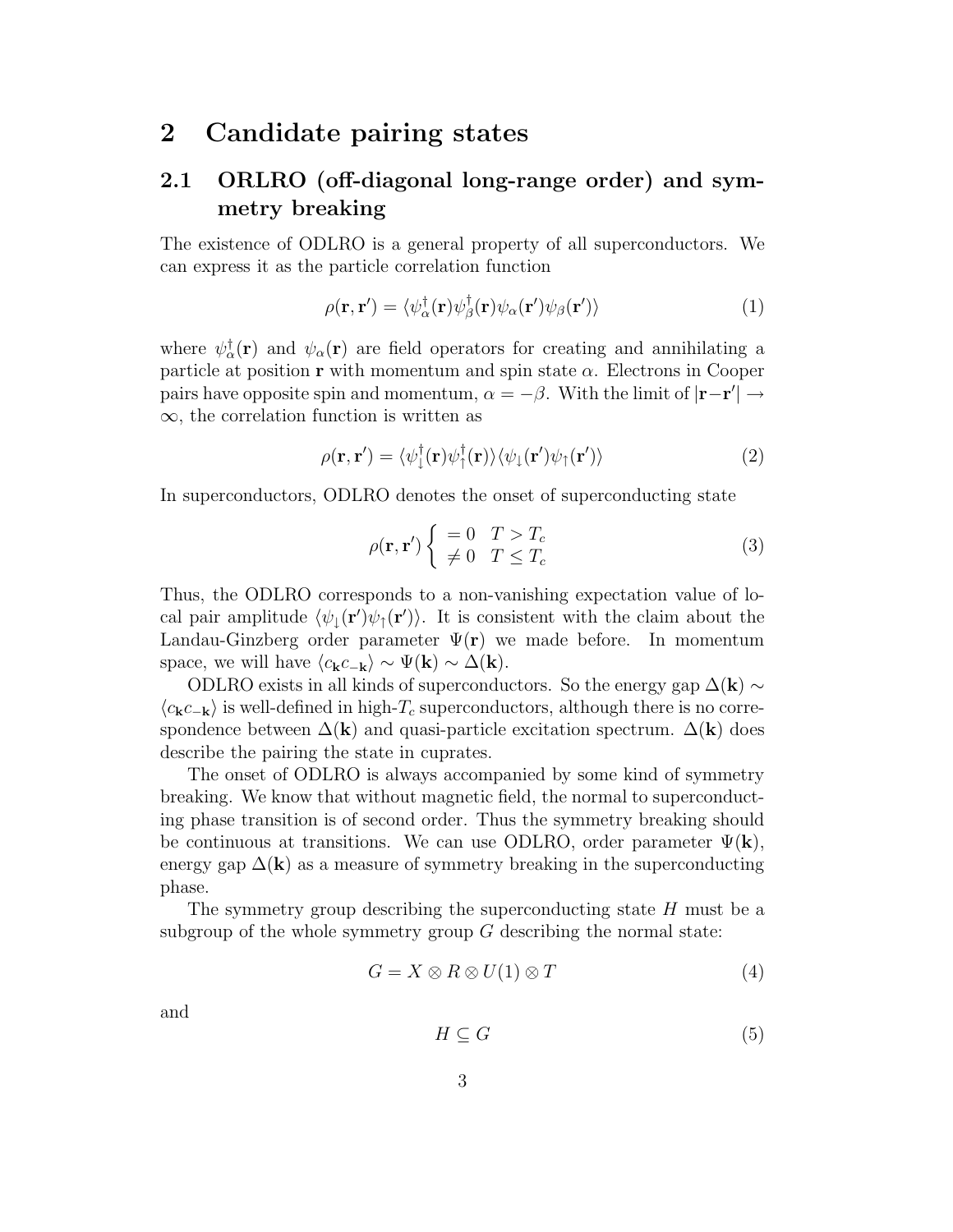where  $X$  is the symmetry group of crystal lattice,  $R$  is the symmetry group of spin rotation,  $U(1)$  is the global gauge symmetry and T is the time reversal symmetry. As we know, in BCS superconductors,  $U(1)$  is spontaneously broken in superconducting phase. In cuprates, one or more symmetries, in addition to  $U(1)$  are broken at  $T_c$ . The degree of symmetry breaking is reflected in the symmetry property of gap function  $\Delta(\mathbf{k})$ . According to Landau theory of second-order phase transition, the order parameter describing the transition must transform according to one of the irreducible representation of symmetry group of high-temperature phase. We can expand  $\Delta(\mathbf{k})$  by the basis function  $\chi^j_\mu(\mathbf{k})$  of the irreducible representation  $\Gamma^j$  of group  $\tilde{G}$ :

$$
\Delta(\mathbf{k}) = \sum_{\mu=1}^{l_j} \eta_{\mu} \chi_{\mu}^j(\mathbf{k}) \tag{6}
$$

where  $l_j$  is the dimensionality of  $\Gamma^j$ . For simplicity, we can assume that  $\Delta(\mathbf{k})$ transforms as the identity representation of R and T. Thus we can take  $G$ to be given by  $X \otimes U(1)$ .

### **2.2 Structure of cuprates and candidate pairing symmetry**



Figure 1: Crystal structure of  $\text{La}_{2-x}\text{Sr}_x\text{CuO}_4$ 

First let's look at the lattice structure of cuprates (Figure 1). As we can see,  $La_{2-x}Sr_xCuO_4$  are tetragonal crystals. They have  $CuO_2$  planes, seperated by layers of other atoms. In general,  $CuO<sub>2</sub>$  plane is a common property of all cuprates. It is believed that the superconductivity process mainly occurs in  $CuO<sub>2</sub>$  planes. And other layers function as charge reservoirs, providing electrical carriers (electrons or holes). Thus the gap function  $\Delta(\mathbf{k})$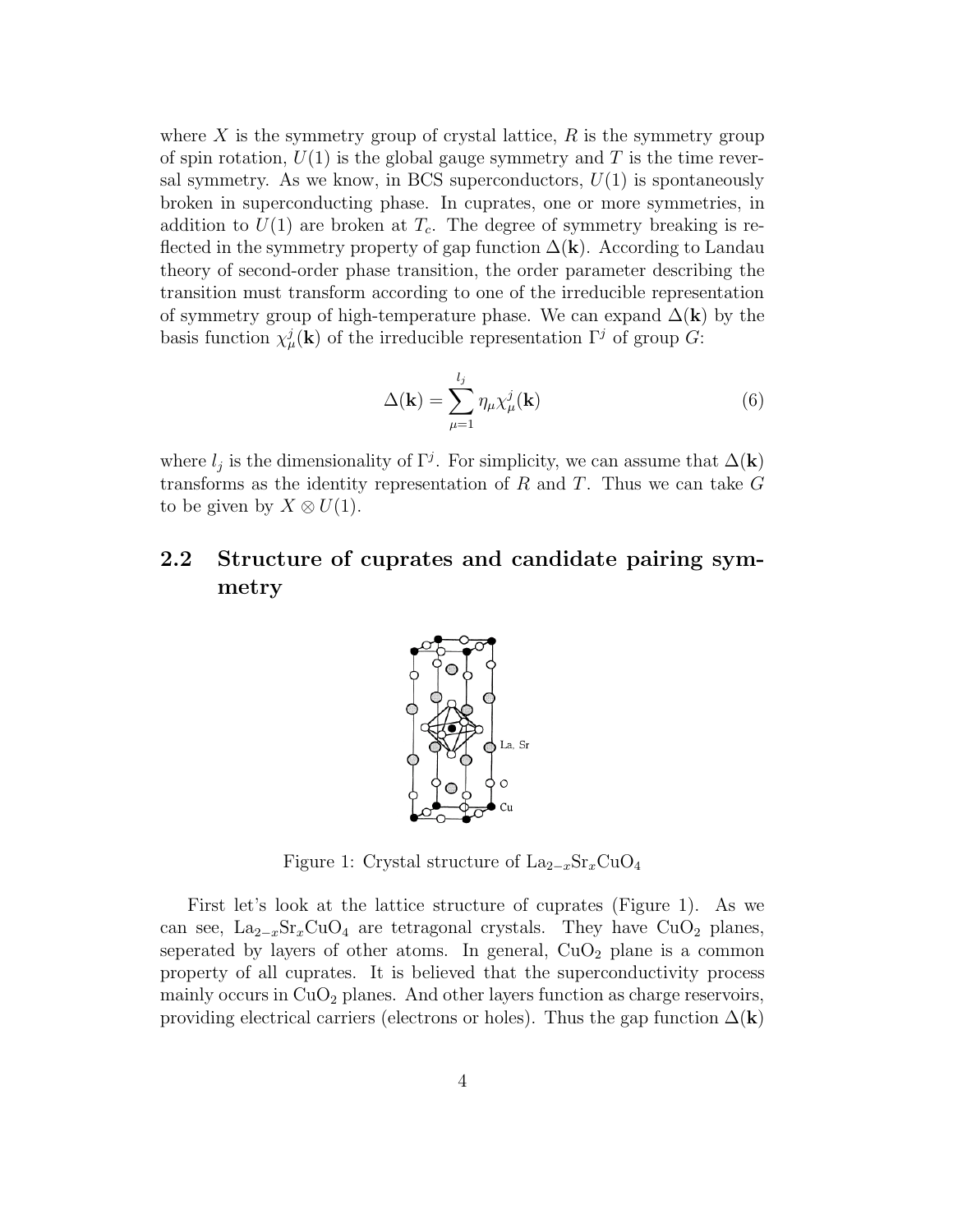is restricted to the  $k_x-k_y$  plane. Its symmetry should reflect the symmetry of Cu-O lattice.

Cuprates, such as  $\text{La}_{2-x}\text{Sr}_x\text{CuO}_4$  have a tetragonal crystal structure. The Cu and O atoms form square lattice. It has a symmetry of  $C_{4v}$ . In other cuprates with a orthorhombic structure, such as YBCO, The  $CuO<sub>2</sub>$  planes take the form of rectangular lattice with a symmetry of  $C_{2v}$ . The structures and corresponding symmetry operations of these two are shown in Figure 2.



Figure 2: A schematic of  $CuO<sub>2</sub>$  planes: (a)square; (b)rectangular.

Here we will concentrate our study on square lattice. The group  $C_{4v}$ consists of the following symmetry operation elements: mirror reflections (*m*) with respect to lines  $x = 0$ ,  $y = 0$  and  $x = \pm y$ ; a fourfold  $(C_4)$  and a two-fold  $(C_2)$  rotation about the c-axis. By subtracting  $C_4$  and reflections along the diagonals, we get the  $C_{2v}$  symmetry group of rectangular lattice. According to the group representation theory, we arrive at the following candidate pairing states for  $C_{4v}$  (Figure 3). The actual pairing states will be

| Group-theoretic<br>notation                              | $A_{1g}$ | A <sub>2g</sub> | $B_{1g}$      | $B_{2g}$        |
|----------------------------------------------------------|----------|-----------------|---------------|-----------------|
| Order parameter<br>basis function                        | constant | $xy(x^2-y^2)$   | $x^2-y^2$     | xу              |
| Wave function<br>name                                    | s-wave   |                 | $d_{x^2-y^2}$ | d <sub>xy</sub> |
| Schematic<br>representation<br>of $\Delta(k)$ in<br>B.Z. |          |                 |               |                 |

Figure 3: Candidate states for  $C_{4v}$  symmetry: black and white represent opposite signs of order parameter.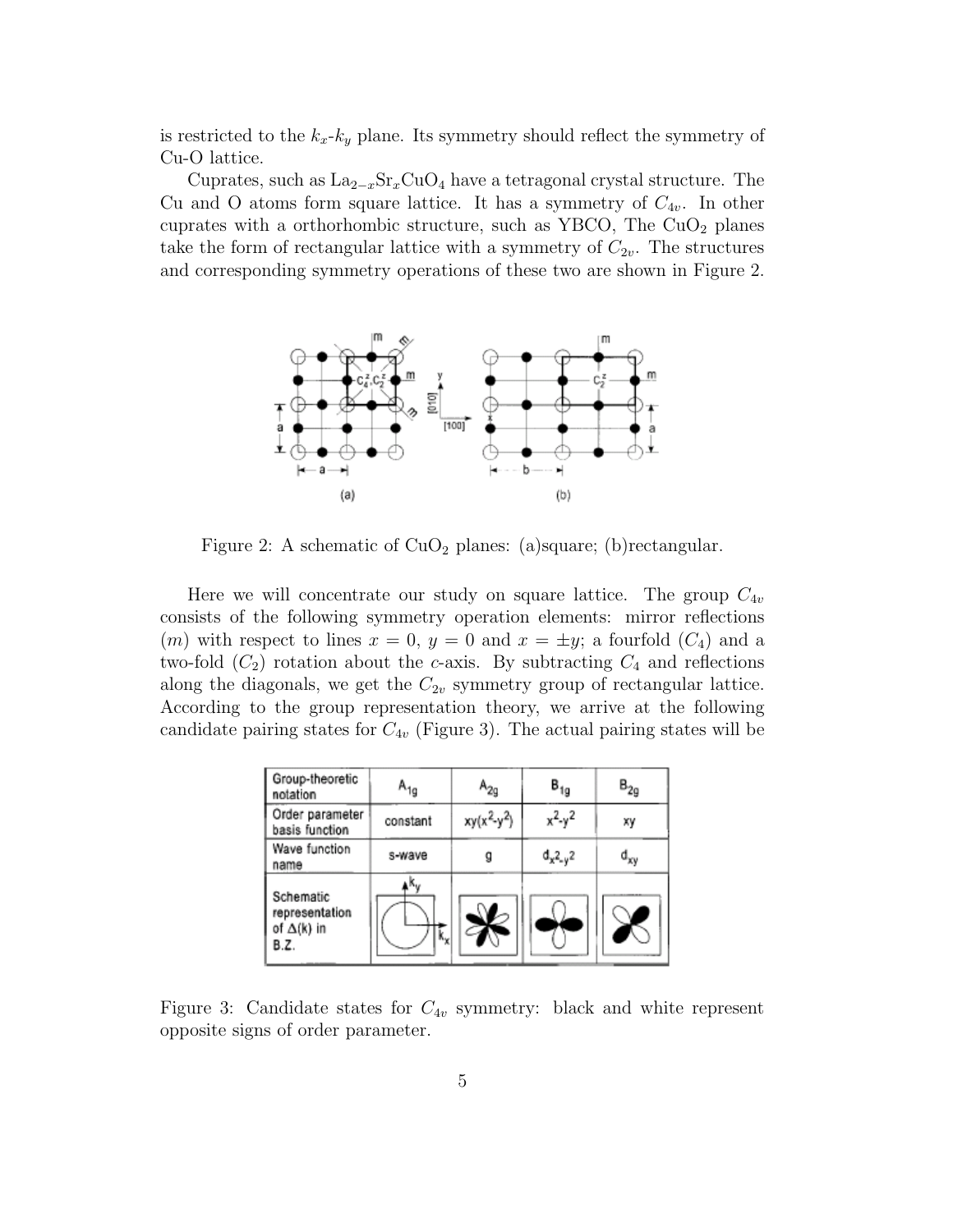determined by experiments.

## **3 Phase-sensitive experiments**

In this section, we will concentrate on experimental confirmation of  $d_{x^2-y^2}$ pairing in cuprates. In short, we need to make distinctions between two leading candidate states: anisotropic s-wave and  $d_{x^2-y^2}$  wave. Their order parameter (energy gap) is expressed as:

$$
[d_{x^2-y^2} \text{ wave}] \Delta(\mathbf{k}) = \Delta_0 [\cos(k_x a) - \cos(k_y a)] \tag{7}
$$

$$
[\text{anisotropic } s\text{-wave}]\Delta(\mathbf{k}) = \Delta_0[\cos(k_x a) - \cos(k_y a)]^4 + \Delta_1 \tag{8}
$$

They, along with the isotropic s-wave, are drawn in Figure 4.



Figure 4: Magnitude and phase of superconducting order parameter as a function of **k**.

Early experiments, such ARPES, only measure the magnitude of gap function (so as referred to magnitude-sensitive tests). Although they did give a highly anisotropic picture of order parameter, they cannot distinguish the anisotropic s-wave from  $d_{x^2-y^2}$  wave.

Investigating on Figure 4, we find that the two states are clearly distinguished by their phases. The s-wave has a uniform phase, while the d-wave exhibits discontinuous jumps of  $\pi$  at (110) lines. This observation is the fundamental of the several following phase-sensitive experiments, which provide direct evidence of d-wave pairing in cuprates.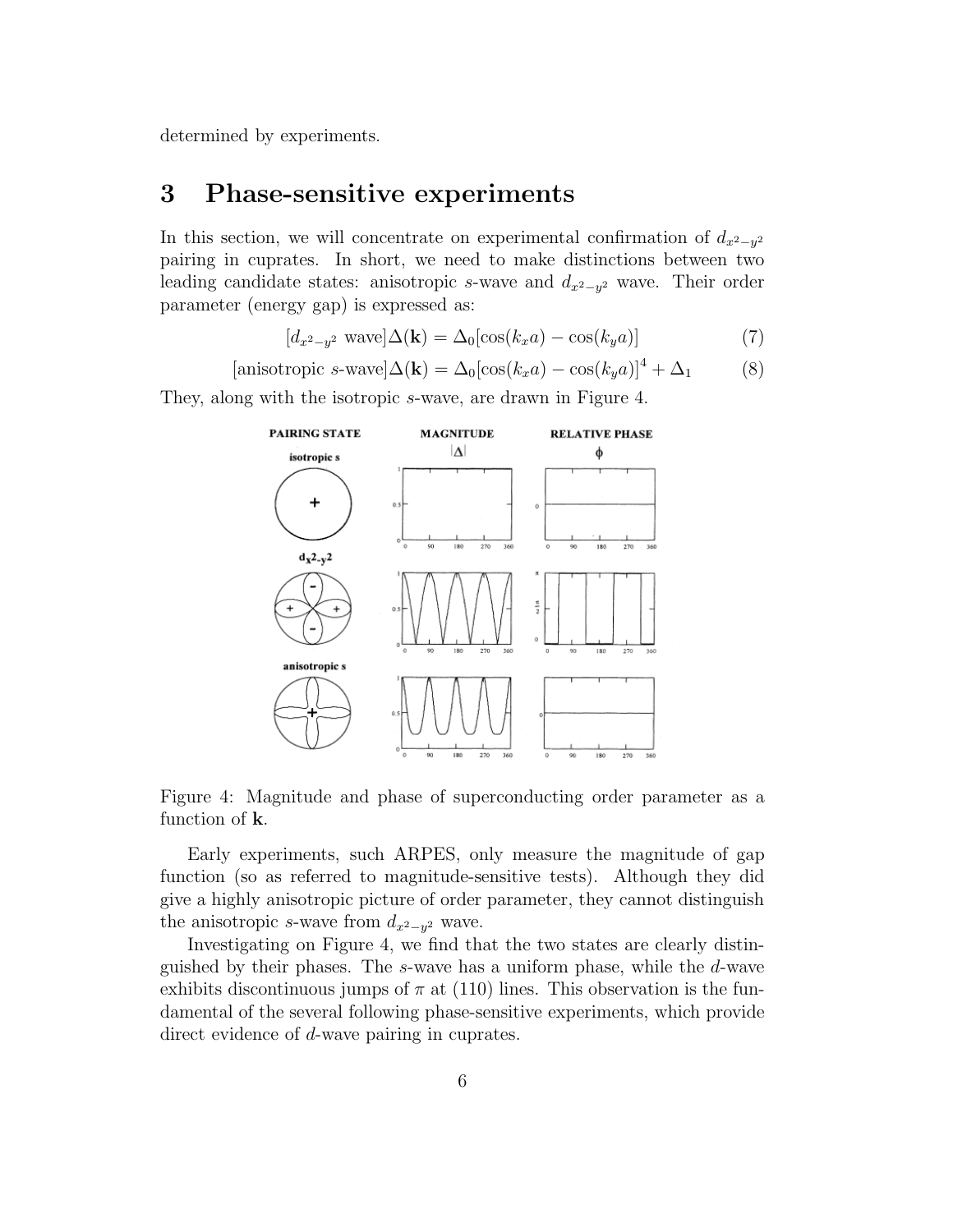#### **3.1 DC SQUID interference**



Figure 5: Design of dc SQUID experiments: (a) corner SQUID to determine the relative phase between orthogonal directions. (b) edge SQUID used a control sample.

The experiment setup is shown in Figure 5. We build Josephson junctions on two orthogonal faces of a high- $T_c$  superconductor single crystal (YBCO). The two junctions are connected by a loop of a conventional s-wave superconductor. This circuit form a two-junction interferometer that can be used to study the pairing symmetry.

According to dc Josephson effect, the supercurrent in a Josephson junction satisfies

$$
I = I_c \sin \gamma \tag{9}
$$

where  $I_c$  is called the critical supercurrent, the maximum current with a zero voltage bias, and  $\gamma$  is the gauge-invariant phase difference

$$
\gamma = \varphi_L - \varphi_R + \frac{2\pi}{\Phi_0} \int_L^R (A) \cdot \mathbf{d}l \tag{10}
$$

where  $\Phi_0$  is the flux quantum  $\pi \hbar c/e$ .

So, in the above  $dc$  SQUID, we'll have

$$
I = I_{ca} \sin \gamma_a + I_{cb} \sin \gamma_b \tag{11}
$$

subject to the phase constraints

$$
\gamma_a - \gamma_b + 2\pi \frac{\Phi}{\Phi_0} + \delta ab = 0 \tag{12}
$$

where  $\Phi$  is the magnetic flux in the loop and  $\delta_{ab}$  is the intrinsic phase shift inside the YBCO. If we neglect the loop's self inductance, then  $\Phi = \Phi_{ext}$ . Further we assume that  $I_{ca} = I_{cb} = I_0$  By simple calculation, we find

$$
I_c(\Phi_{ext}) = 2I_0 |\cos(\pi \Phi_{ext}/\Phi_0 + \delta_{ab}/2)| \tag{13}
$$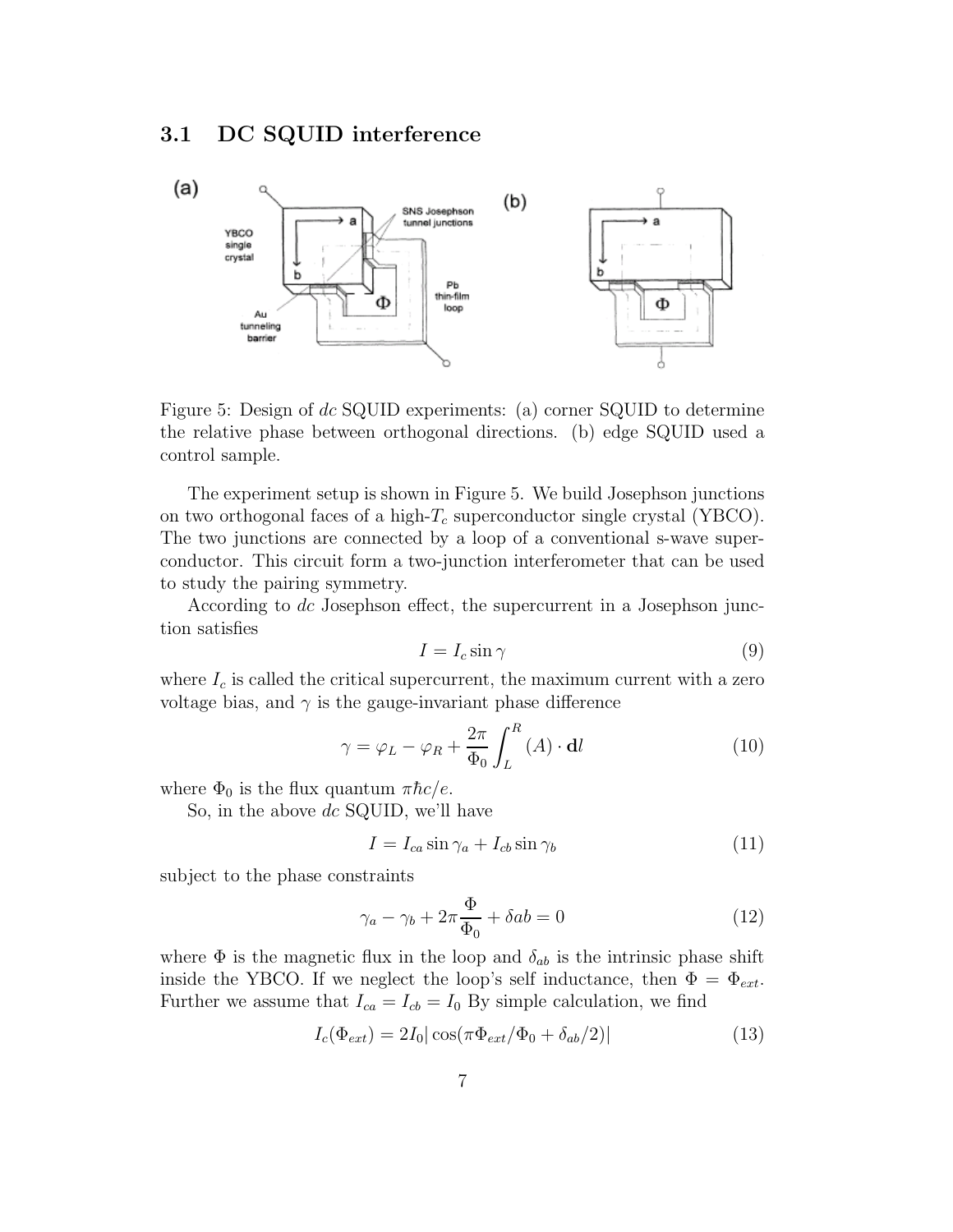If YBCO has s-wave symmetry,  $\delta_{ab} = 0$  and the circuit is the same as an ordinary dc SQUID. The critical current  $I_c$  has the maximum value for zero applied field. In contrast, for  $d_{x^2-y^2}$  symmetry,  $\delta_{ab} = \pi$ . Thus, at zero flux,  $I_c$  is the minimum 0.

The experiment results are shown below (Figure 6). We see that  $d_{x^2-y^2}$ symmetry dominates in the pairing state of YBCO.



Figure 6: Results for dc SQUID experiments: (a) Extrapolation to zero bias current for different samples: an intercept of  $\Phi/2$  indicates a  $d_{x^2-y^2}$ symmetry. (b) Comparison of corner SQUID and edge SQUID: edge SQUID extrapolates to zero, while corner SQUID extrapolates to  $\Phi/2$ 

#### **3.2 Single Josephson junction modulation**

Consider a rectangular junction with length L, W, D in **x**, **y**, **z** direction respectively. D is the thickness between two superconductors. Applying a magnetic field B in **y** direction, we can choose the vector potential **A** as  $A_z = Ax$ . By using Eq.(10), and integrating from  $-L/2$  to  $L/2$  in **x** direction, we finally get the supercurrent

$$
I_s = J_0 \frac{\sin(\pi \Phi/\Phi_0)}{(\pi \Phi/\Phi_0)} \sin(\varphi_R - \varphi_L)
$$
 (14)

where  $J_0 = j_0 L W$ ,  $j_0$  is the current density, and  $\Phi = B L D$  is the magnetic flux through the junction. Thus the critical current

$$
I_c(\Phi) = J_0 \left| \frac{\sin(\pi \Phi / \Phi_0)}{(\pi \Phi / \Phi_0)} \right| \tag{15}
$$

We test the pairing symmetry on the corner junction. Then the tunneling is partly into  $a-c$  face and partly into  $b-c$  face. The magnetic field is applied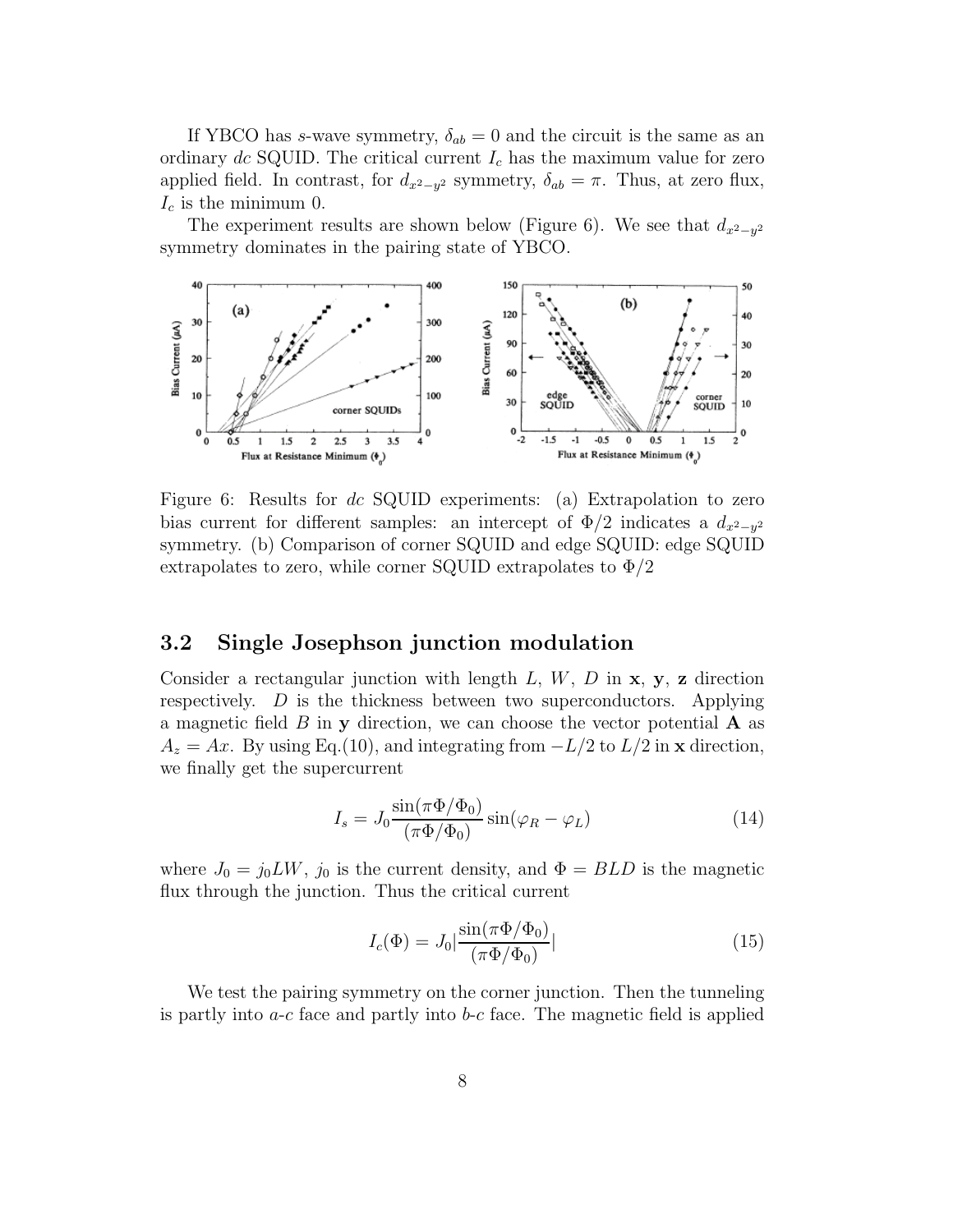along the c-direction. If we have s-wave pairing,  $I_c$  satisfies the same equation as Eq. (15), featuring the maximum at zero applied field. For d-wave symmetry, the critical current modulates as

$$
I_c(\Phi) = J_0 \left| \frac{\sin^2(\pi \Phi / 2\Phi_0)}{(\pi \Phi / 2\Phi_0)} \right|
$$
\n(16)

Thus at zero flux,  $I_c = 0$ 

It's claimed this single-junction modulation approach has great practical advantages over the dc SQUID tests, because it avoids a lot of complicated issues in data interpretation. The results are shown in Figure 7. The dip in the corner junction test is a strong evidence for  $d_{x^2-y^2}$  pairing.



Figure 7: Results for single-junction modulation experiments: (a) edge junction; (b) corner junction

In fact, we can think of the single-junction modulation as an analogue of one-slit diffraction in optics. And Eq.(15) is just the formula of Fraunhaufer diffraction. Similarly, the previous dc SQUID is just like two-slit interference.

#### **3.3 Half-integer flux quantum effect**

We know that the magnetic flux is quantized in superconductors. It follows directly from Ginzberg-Landau equation.

$$
\Phi = \int_{S} \mathbf{B} \cdot d\mathbf{S} = n\Phi_0 \tag{17}
$$

But an odd number of  $\pi$  shifts will spontaneously generate a half-integer flux quantization.

$$
\Phi = (n+1/2)\Phi_0 \tag{18}
$$

This is called *half-integer flux quantum effect*.

By MBE techniques, Tsuei et al. firstly fabricated a YBCO ring made up of segments with different orientations. And they observed this halfinteger flux quantization in this ring, which is the strongest evidence for  $d_{x^2-y^2}$  pairing so far.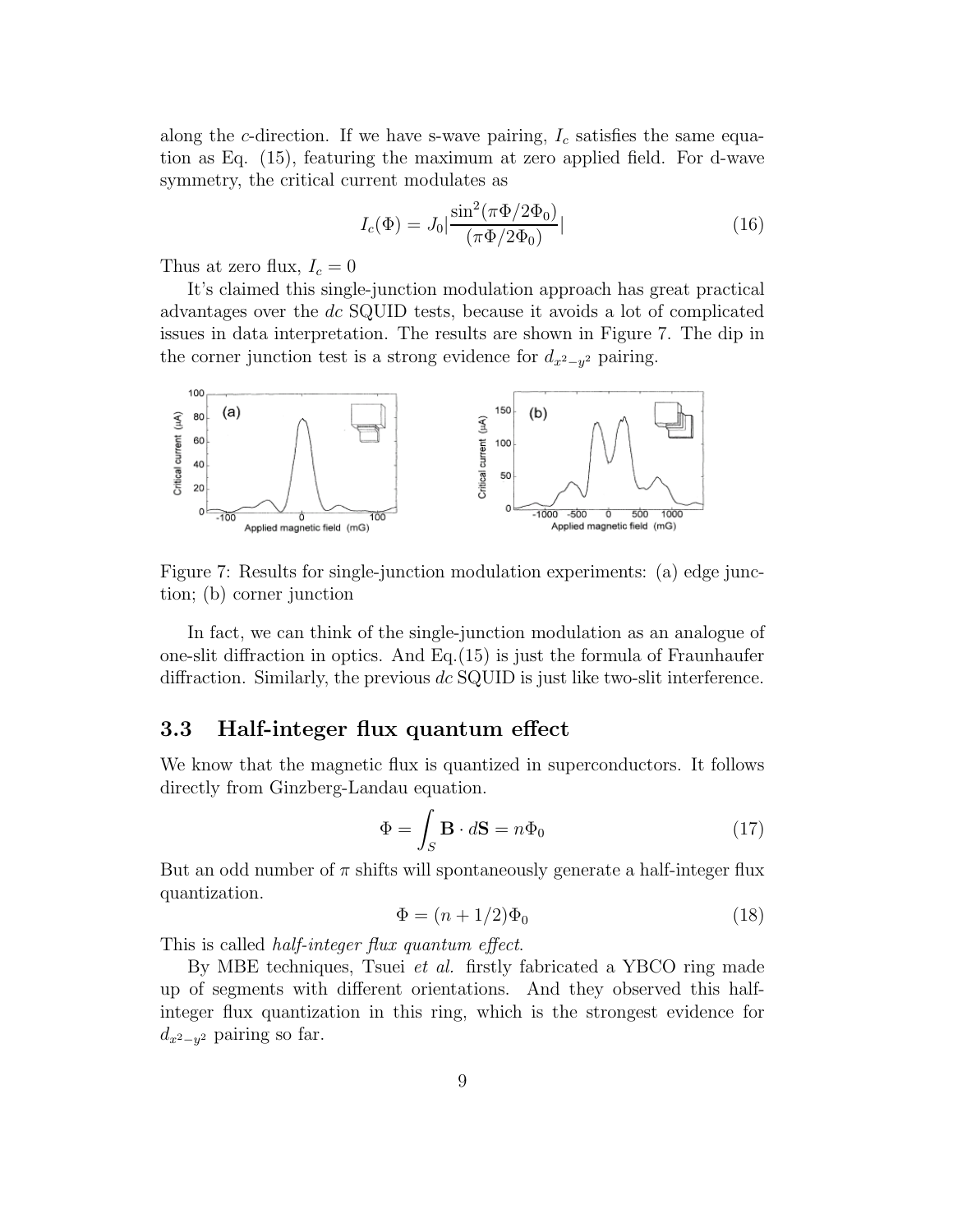#### **4 Theory work on Hubbard model**

Hubbard model is believed to capture the essence of strong correlated electrons in cuprates. It is expressed as

$$
H = -\sum_{i,j,\sigma} t_{ij} c_{i\sigma}^{\dagger} c_{j\sigma} + U \sum_{i} n_{i\uparrow} n_{i\downarrow} - \mu \sum_{i} n_{i}
$$
 (19)

where  $t_{ij} = t$  if  $(i, j)$  are the nearest-neighbor sites and zero otherwise, U is the one-site Coulomb repulsion, and  $\mu$  is the chemical potential. Consider the retarded Green function

$$
\langle\langle c_{i\uparrow};c_{j\downarrow}\rangle\rangle = \theta(t-t')\langle\{c_{i\uparrow}(t),c_{j\downarrow}(t')\}\rangle
$$
\n(20)

where  $\theta(t-t')$  is the Heaviside function, and  $\{A, B\}$  denotes the anticommutator. Its equation of motion is

$$
\omega \langle \langle c_{i\uparrow}; c_{j\downarrow} \rangle \rangle = \langle \{c_{i\uparrow}, c_{j\downarrow} \} \rangle + \langle \langle [c_{i\uparrow}, H]; c_{j\downarrow} \rangle \rangle \tag{21}
$$

where H is the Hamiltonian defined in Hubbard model Eq.(19), and  $[A, B]$ denotes the commutator. Calculate the commutator

$$
[c_{i\sigma}, H] = U n_{i-\sigma} c_{i\sigma} + \sum_j t_{ij} c_{j\sigma}
$$
 (22)

$$
[n_{i-\sigma}c_{i\sigma}, H] = U n_{i-\sigma}c_{i\sigma} + \sum_j t_{ij}(n_{i-\sigma}c_{j\sigma} + c_{i-\sigma}^{\dagger}c_{j-\sigma}c_{i\sigma} - c_{j-\sigma}^{\dagger}c_{i-\sigma}c_{i\sigma}) \quad (23)
$$

So this equation of motion will not be closed. It involves infinite higher-order Green functions. This is the intrinsic difficulty of strong correlation.

What facilitates our calculation is to introduce two new operators

$$
\eta_{i\sigma} = c_{i\sigma} n_{i-\sigma} \quad \xi_{i\sigma} = c_{i\sigma} (1 - n_{i-\sigma}) \quad c_{i\sigma} = \eta_{i\sigma} + \xi_{i\sigma} \tag{24}
$$

These two operators describe composite excitations:  $\eta_{i\sigma}$  describe an electron restricted to move on sites already occupied by an electron with opposite spin, while  $\xi_{i\sigma}$  requires no occupancy on the sites. The commutator of  $\eta_{i\sigma}$  and  $\xi_{i\sigma}$ with the interaction part of Hubbard Hamiltonian yields  $-(\mu - U)\eta_{i\sigma}$  and  $-\mu \xi_{i\sigma}$ , respectively. So they can be used to diagonalize the  $t = 0$  Hubbard model. If we use this basis to compute correlation functions, all higher-order corrections will be multiplied by a hopping term  $t$ . Thus, in the limit of  $t/U \ll 1$ , where high- $T_c$  superconductivity occurs, we can treat the kinetic energy as a perturbation. By this strong-coupling expansion, we will be able to calculate the correlation functions.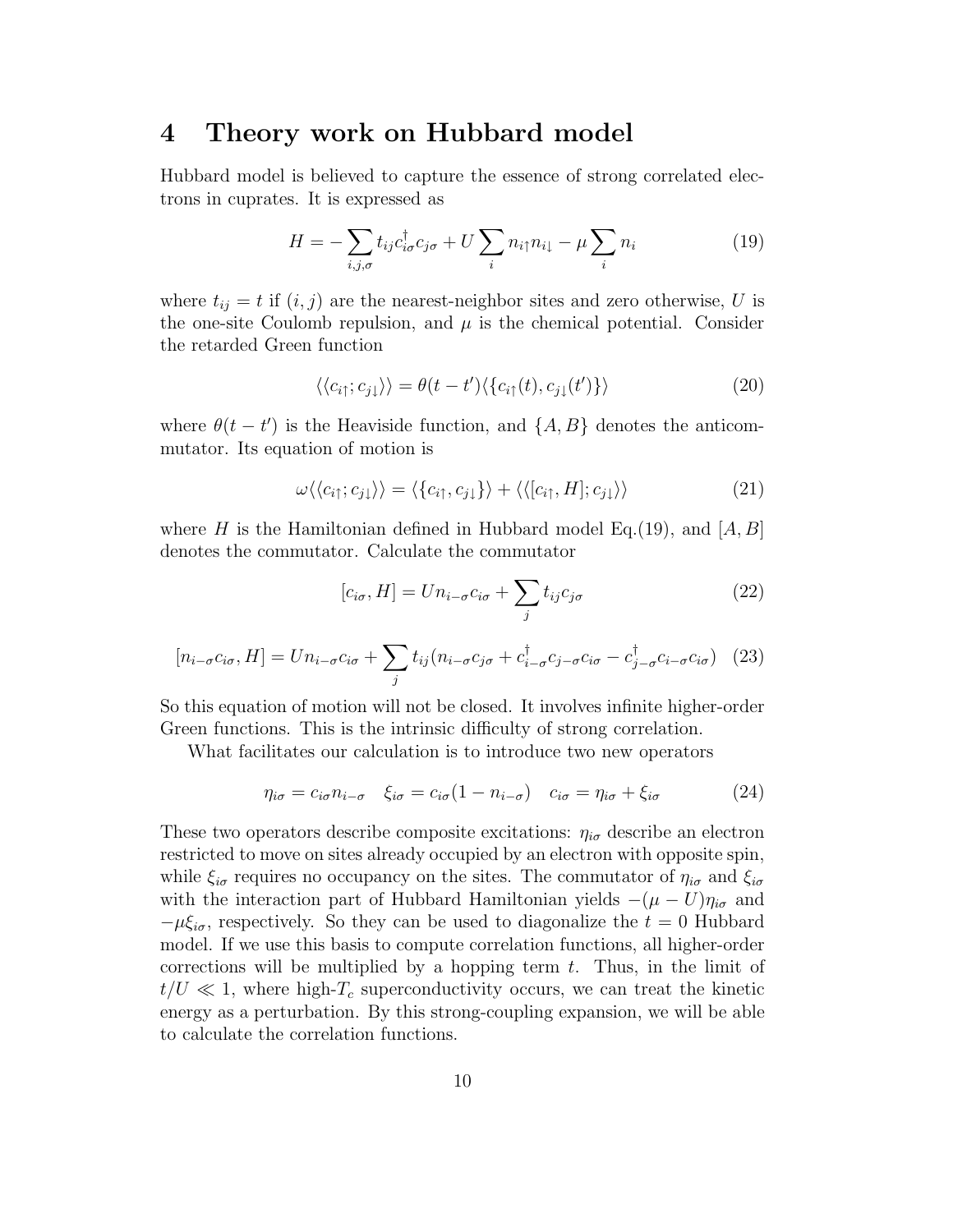Due to the page limit here, I cannot go to the detailed computations performed in ref. 6, 8, 9. What they find is that the traditional correlation function,  $\langle c_i \rangle c_j \rangle$  does not determine the pairing gap in 2D Hubbard model. Rather

$$
\theta_{ij} = \langle c_{i\uparrow} c_{i\downarrow} n_{j\tau} \rangle = \langle \eta_{ij\uparrow} \eta_{ij\downarrow} \rangle \tag{25}
$$

is the relevant anomalous correlation function that determines the  $d_{x^2-y^2}$ pairing. Here  $\eta_{ij\sigma}$  is defined as

$$
\eta_{ij\sigma} = c_{i\sigma} n_{j\tau} \tag{26}
$$

where  $(i, j)$  are nearest-neighbor sites.

One of their results regarding  $d_{x^2-y^2}$  symmetry is shown below (Figure 8). It clearly shows the d-wave symmetry.



Figure 8: The energy spectrum of the Hubbard two bands

## **5 Final remarks**

By now, we've shown, both theoretically and experimentally, a predominant  $d$ -wave pairing symmetry in high- $T_c$  superconductors, namely cuprates. But there exists an inconsistency between the traditional correlation function  $\langle c_i \rangle c_j \rangle$  and the anomalous correlation function  $\theta_{ij}$  we introduced in Sec.4. Does this mean the pairing actually occurs between composite particles rather than the electrons? Present work seems to favor so. Moreover, this anomalous pairing requires that a double-occupied site neighbors a single-occupied site and the double occupancy will be shared between the two sites.